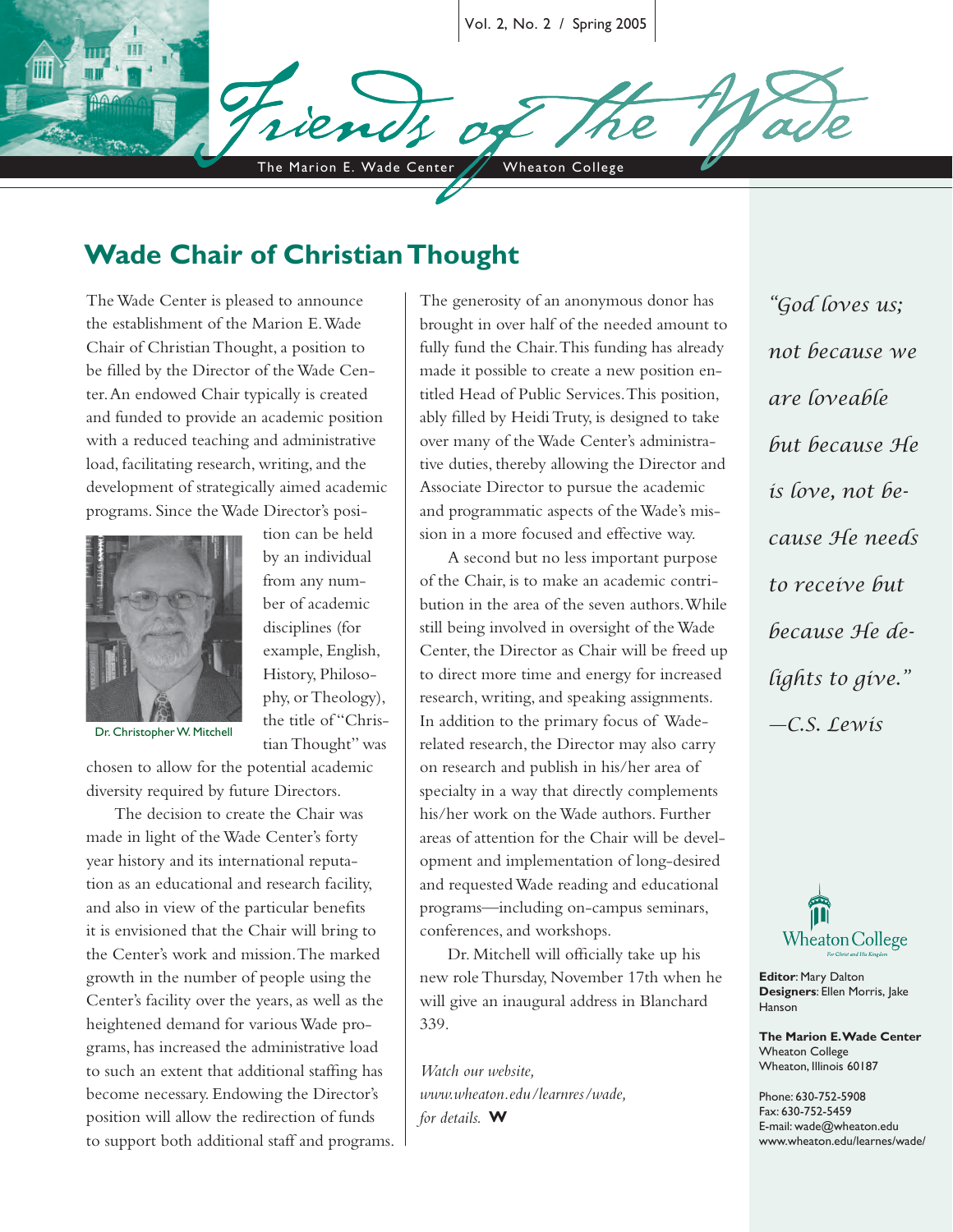# **Corne**

Director's **Director's**

Forty years ago, in February 1965, Professor Clyde Kilby placed fifteen letters he had received from C.S. Lewis and a small collection of books into the hands of Mrs. Ruth Cording, who deposited them in a small room in the basement of the College library. Such was the beginning of the Marion E. Wade Center. What Professor Kilby hoped the collection would become that February day in 1965 one can only guess. What in fact it has become forty years later, undoubtedly, is far more than he had envisioned. Just this past month, a fully equipped Smart Classroom was installed and is up and running. It provides us with an amazing array of equipment. In addition to being able to play videos, CD's and DVD's, it also allows us to give PowerPoint presentations. Through the computer connection, we can access and display material both from the internet as well as from our own Wade collection. Moreover, the document viewer is capable of projecting on screen just about anything we place on it, such as books containing the marginal notes of our authors. This allows us to safely share fragile materials with our visitors, without risking damage. With the Smart Classroom, our ability to utilize and display our holdings has increased a hundredfold, and with it our ability to better serve the public. On behalf of the entire Wade staff, thank you to all who have helped make this a reality.

WITH ALL GOOD WISHES,

In hitcher

#### **Did You Know?**

• A live-action film of *The Lion*, *The Witch*, and the Wardrobe has been filmed in New Zealand, and is now in its finishing stages in Los Angeles.



- The movie, produced by Walden Media and distributed by Walt Dis ney Pictures, will be released in December 2005.
- In January, Wade Center Director Christopher Mitchell met with studio executives in Los Angeles, and saw a few "preview" film clips.
- The director of the film, Adam Adamson, first read The Chronicles of  *Narnia* at age 8 in just ten days.

## **2005 Writing and Literature Conference to Focus on C.S. Lewis**



The enduring appeal of C.S. Lewis's *Chronicles of Narnia* has been clearly evident since their initial publication more than half a century ago. Never out of print, the seven Narnian tales have combined sales of about 3.5 million copies annually

C.S. Lewis

in 33 different languages. With the forthcoming movie of *The Lion, the Witch and the Wardrobe* (projected release in December) only heightening the interest in Lewis's classic children's stories, the time was right for the 2005 Writing and Literature Conference to focus on "Faith and Fiction: C.S. Lewis's Narnian Tales."

The Conference, co-sponsored by the Wheaton College English Department and the Wade Center, is scheduled for September 29-30 and promises to

> deliver a rich program of Lewis scholarship. The keynote speaker is the award-winning author, Katherine Paterson. Ms. Paterson, a pastor's wife and former missionary to Japan, has received numerous awards for her realistic children's books. Approaching her topic as both writer and reader, Ms. Paterson's address, "Co-Creators with God," will explore how the imaginative process can awaken the reader to spiritual realities, with a particular emphasis on *The Chronicles of Narnia*.

Another distinguished participant in this year's conference will be Walter Hooper, who has spent the majority of his professional life editing numerous volumes of C.S. Lewis's writings and furthering scholarship on Lewis.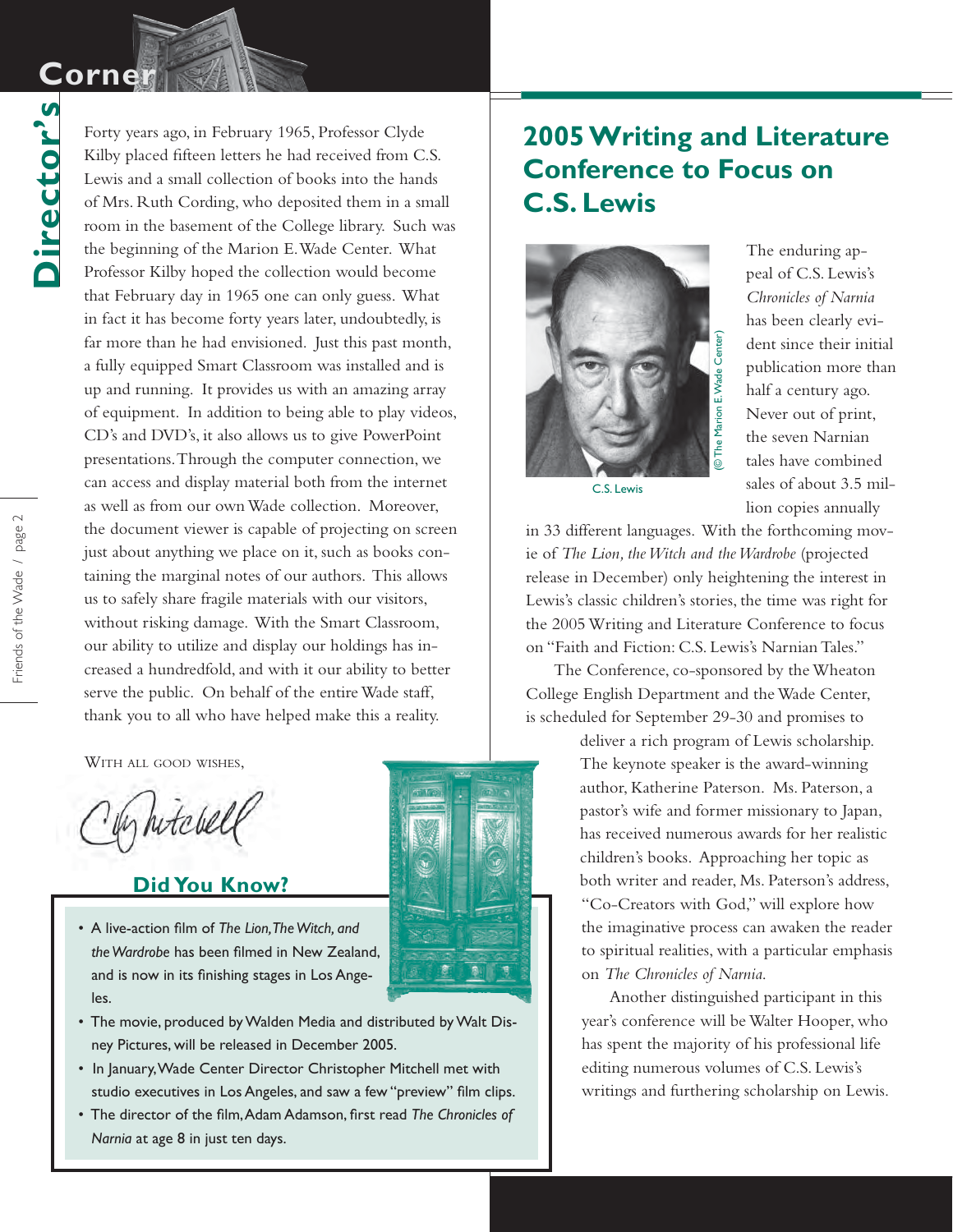Hooper will give several presentations, including one talk on the background materials that led to the creation of Lewis's Narnian stories, as well as an after-dinner speech in which he will share anecdotes about his personal experiences with Lewis.



The other presenters in the program are also well-known for their Lewis scholarship. Rev. Michael Ward, Chaplain of Peterhouse, Cambridge University, will be speaking on faith and imagination in Friday morning's Wheaton College chapel service, as well as presenting a talk on *The Voyage of the Dawn Treader*. Dr. Peter Schakel of Hope College, and Dr. David Downing from Elizabethtown College will each address unique aspects of Lewis's Narnian works. Following these talks, a panel of Wheaton College authors will discuss their newly released or forthcoming books on Lewis. This panel discussion will explore important insights into the writing process itself, as well as into Lewis's own works.



Tom Key

To round out the conference, award-winning actor Tom Key will present his captivating one-man show "C.S. Lewis on Stage" on Friday night. First adapted in 1978, Mr. Key's performances as the Oxford don have earned acclaim from both drama critics and Lewis

acquaintances, such as Clyde S. Kilby and Sheldon Vanauken. Key has given this presentation at the John F. Kennedy Center for the Performing Arts in Washington D.C., the Sheldonian Theatre in Oxford, and at concert artist series tours nationwide. Information about tickets will be available through the Wade Center beginning in August.

All of the Writing Conference events are open to the public. Please watch for more details on our website www.wheaton.edu/learnres/wade as they become available, or call (630) 752-5908 for more information. **W**

### **Clyde S. Kilby Research Grant**

Every year, scholars from around the world come to the Wade Center to do research. The Clyde S. Kilby Research Grant is awarded annually to a researcher who has utilized the resources of the Wade Center to study one of our authors, with the intent of publishing his or her research. The source of this monetary award is the income from the Kilby Research Grant Endowment, which was a gift of the Class of 1939, given in honor of the Wade Center founder, Clyde Kilby.

The process of choosing the recipient of this award begins when the Wade Center Director presents the names of potential candidates to the Steering Committee, which then selects the recipient. Since its inception in 1982, over \$16,000 has been awarded to authors who have produced some of the most significant Wade related scholarship of the past two decades, including Lyle W. Dorsett, David Downing, Colin Duriez, Barbara Reynolds, George Sayer, and Peter Schakel.

Three Kilby Grants were awarded in 2004, bringing the total number of recipients to thirtyone. The 2004 grants were awarded to Wayne Martindale for *Beyond the Shadowlands: C.S. Lewis on Heaven and Hell*; Laura K. Simmons for *Creed without Chaos: Exploring Theology in the Writings of Dorothy L. Sayers*; and Joel Heck for his forthcoming volume *Irrigating Deserts: C.S. Lewis on Education*. **W**